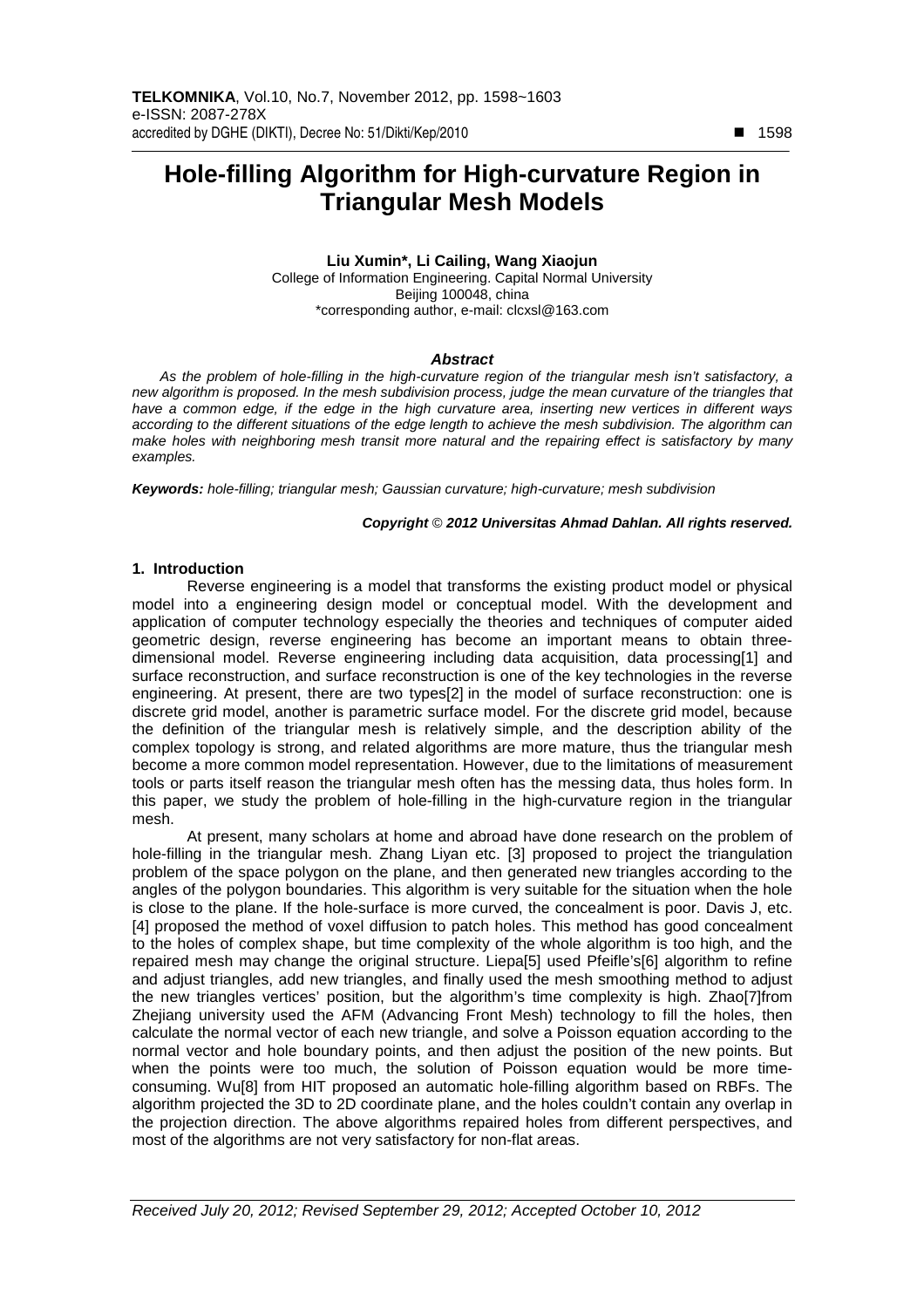■ 1599

This article researches the problem of hole-filling in non-flat areas in the triangular mesh. At first, time-costly triangulation is replaced by a simple initial triangulation. Then, refine the triangular mesh according to the edge-length and the curvature of the triangles that contain the edge. Finally, the refined triangular mesh is adjusted by Delaunay algorithm, and then smoothed by Laplacian operator. The information of the new vertices and triangles are applied to the refinement process, thus receive a triangular mesh of better geometric properties and make holes with neighboring mesh transit more natural.

# **2. Hole-filling**

## **2.1 Hole-polygons detection**

In a triangular mesh with the closed structure, if a point is a vertex of a triangle, this triangle is the point's adjacent triangle. If the edge only connects one triangle, it is boundary edge. The points on the boundary edge are boundary points. The triangle that has one or two boundary points is boundary triangle. If the edge has two adjacent triangles, it is internal edge. The hole-polygon is connected by boundary edges from end to end. As shown in Figure 1.

# 2.1.1 The extraction of hole-polygons

The above definition shows that the edges of the mesh model are divided into the internal edges and boundary edges. Thus, the vertices of the mesh model are divided into the internal vertices and boundary vertices. The process of determining the boundary vertices is to determine whether the vertex is on the boundary edge. The judgment algorithm is as follows:

- 1) Establish a container \_vertVec, and be empty.
- 2) The current vertex is processed as follows: if the number of the adjacent edges and the number of adjacent triangles are different, it's a boundary vertex, and then put it into \_verVec.
- 3) Judge the adjacent point is a boundary point, and if so, add it to vertVec.

# 2.1.2 Classification and sorting of the hole-polygons

After boundary vertices are extracted, the set of the boundary points is disordered and there may exist more than one hole, so it's necessary to classify and sort the set to get a set of boundary points for each hole. For this situation, the vertices of the container \_vertVec are deposited in different vector object according to whether belong to a hole. The algorithm is as follows:

- 1) Traverse the container \_vertVec, put the first vertex into a new container vertOne.
- 2) Judge the follow-up vertices and the vertices in vertOne belong to a hole, and if so, put it into vertOne, otherwise put it into a new container vertTwo.
- 3) Loop through the container until it is empty.

# **2.2. Hole-polygon Triangulation**

#### 2.2.1 Hole-polygon triangulation

After the boundary of the hole-polygon is identified, the polygon needs triangulation. Five methods to repair the initial triangles are the minimum area method, the minimum edge length method, the minimum angle method, the wave-front method and boundary elimination method. But this algorithm does not take these costly and optimal triangular method, it takes a simple initial triangulation. To achieve the process of the initial triangulation, we define a recursive function Triangulate (i, j), where i and j are the label of the boundary points. If  $j=i+2$ , increase the triangle  $v_i v_{i+1} v_j$ ; otherwise, let N is an integer between i and j, if  $N \neq i+1$ ,recursive call Triangulate (i, N), increase the triangle  $v_i v_N v_j$ . If  $N \neq j-1$ , recursive call Triangulate (N, j). Call Triangulate (0, n-1) and triangulate the hole-polygon. The vertices of each triangle from triangulation belong to the boundary vertices, and any one boundary edge belongs to a triangle. As shown in Figure 2.

# 2.2.2 Classification and sorting of the hole-polygons

The quality of the triangular mesh after initial triangulated is poor and largely different from the original mesh, and the edge length is longer and the hole may be highly curved, so, this part need subdivision.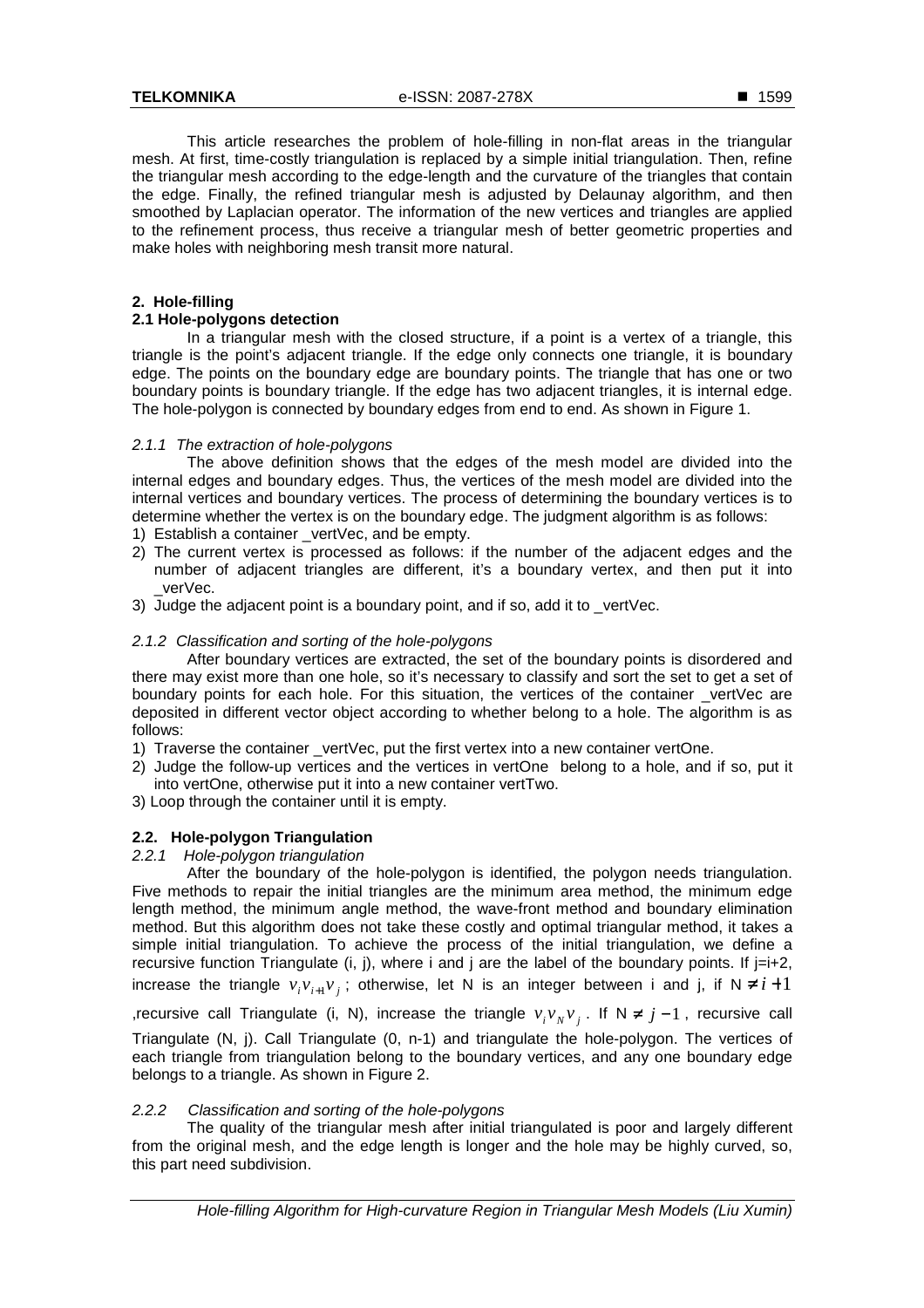



Figure 3 the neighborhood information of  $V_0$ 



Figure 4 the subdivision of the triangular meshes



Figure 5 the subdivision of the triangle

First, calculate the average length of each edge aver I; and then calculate the Gaussian curvature of each vertex. For the vertex  $V_0$  that its costs are n, its adjacent vertices are  $V_1$ ,  $V_1, \ldots, V_n$ , as shown in figure 3, some geometric quantities are defined as follows:

1) the adjacent edges of  $V_0$  are  $e_{01}$ ,  $e_{02}$ , .....,  $e_{0n}$ 

2) the angle between the two adjacent edges  $e_{0i}$ ,  $e_{0(i+1)}$  is:

$$
\alpha_i = \arg(e_{0i}, e_{0(i+1)})
$$

According to the definitions, the formula of the vertex's( $V_0$ ) Gaussian curvature(K) is [9]:

$$
K(v_0) = \frac{2\Pi - \sum_{i=1}^{n} \alpha_i}{3 * area(S)}
$$

In this formula, S is the summation of the areas of all triangles that are adjacent to the vertex  $V_0$ . According to this formula, we can calculate the Gaussian curvature of each boundary points and their average aver\_k, and then calculate the average curvature of the triangles  $T_i$  ,  $T_j$  which each edge belongs to. For T<sub>i</sub>, calculate its three vertices' Gaussian curvature  $k_{i1}$ ,  $k_{i2}$ ,  $k_{i3}$ , and the curvature of  $T_i$  is the average curvature of the three vertices:

$$
K_i = \frac{k_{i1} + k_{i2} + k_{i3}}{3}
$$
, so, the average curvature of T<sub>i</sub>, T<sub>j</sub> is  $K_{ij} = \frac{k_i + k_j}{2}$ .

**TELKOMNIKA** Vol. 10, No. 7, November 2012 : 1598 – 1603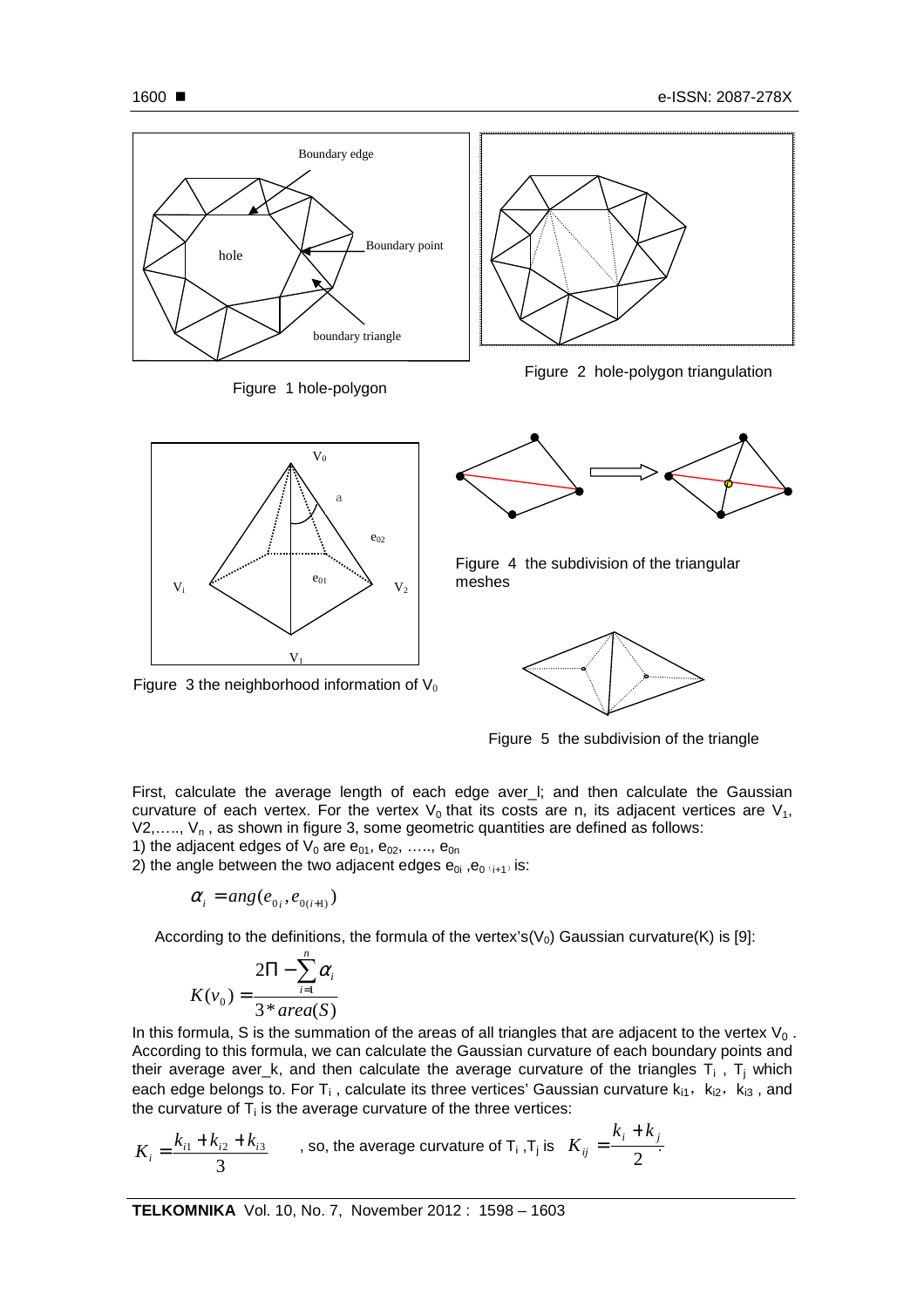For the subdivision, we can comprehend it intuitively like this: when the Gaussian curvature of the triangles which the edge belongs to is bigger, that is the edge in highly curved surface; the algorithm uses different ways to insert new vertices according to the edge length to achieve the subdivision. If the surface where the edge is in is relatively flat, it does not need to be subdivided, and this improves the speed.

## **2.3 Mesh Form Adjustment and Surface Smoothing**

After the triangulation and subdivision, in order to ensure the quality of the mesh, the mesh needs the geometric state adjustment. To ensure the mesh has local Delaunay nature, we need Delaunay adjustment[10] . As shown in figure 6, for the two adjacent triangles ∆ABCand ∆ABD, ∆ ABC can define a circle, and if the projection point D' of D in this circle is in outside of the circle, the edge AB has the property of local Delaunay and needn't the adjustment, else, the edge AB is replacement by the edge CD.

After the above steps, we adjust the new vertices by Laplacian operator[11] for the purpose of smoothing the mesh. For each vertex  $v_i$ , all the triangles that contain  $v_i$  are the 1ring triangles of  $v_i$ ; all the edges that share  $v_i$  are the 1-ring edges of  $v_i$ ; all the vertices that are on  $v_i$ 's the 1-ring edges are  $v_i$ 's 1-ring vertices(except  $v_i$ ), as shown in figure 7.  $v_{i1}$   $v_{i2}$ .....  $v_{in}$  are  $v_i$ 's 1-ring vertices, so  $v_i$ 's new position is adjusted by the polygon  $v_{i1}$   $v_{i2}$ .....  $v_{in}$  .



Figure 7 Laplacian operator in mesh

NV(i) is the 1-ring vertices set of  $v_i$ , the new position of  $v_i$  is calculated as follows:

$$
v_i = v_i + \lambda \frac{1}{n} \sum_{k \in NV(i)} (v_k - v_i)
$$

*n* is the number of  $v_i$ 's 1-ring vertices, and  $\lambda$  is a small positive constant.

 Laplacian operator is equal to pulling the vertex to the geometric mean of its surrounding vertices in the triangular mesh, like a low-pass filter[12], by restraining high frequency noise to ensure the low frequency original data points for the surface smoothing.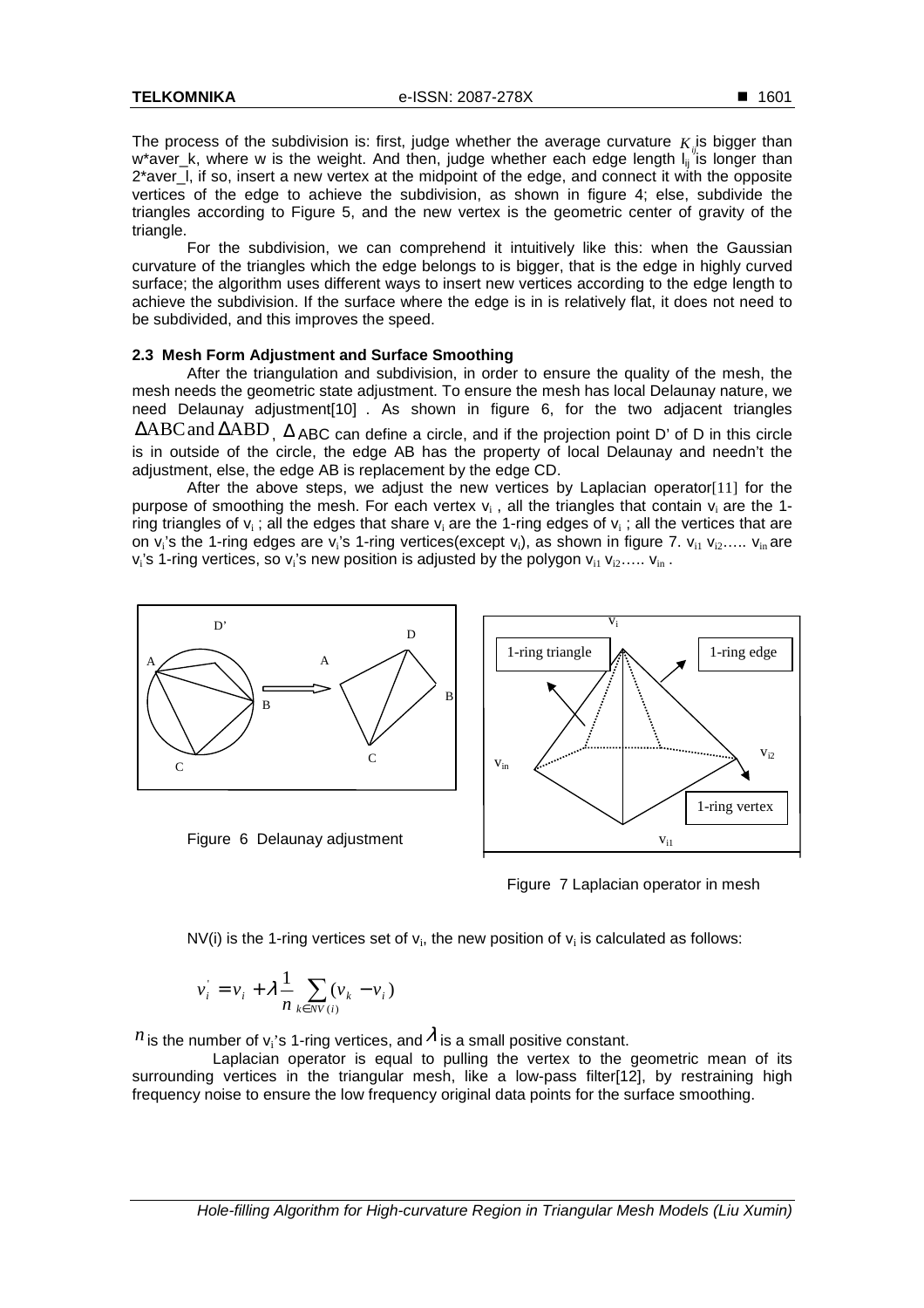## **3. Application examples**

In this paper, the algorithm is used for triangular mesh. Figure  $8(a)(c)(e)$  are the models with holes, and (b)(d)(f) are the models after repairing.



Figure 8 models with holes and the results after repairing

Figure 8 (a)(e) are a steering wheel model with holes, and it is clear that holes are in non-flat areas(the curvature changes relatively large, (b)(d) are the models after repairing, We can see that the repaired surface is not only smoothly linked with original surface, but also stays in the original shape. (e) is a turbine model with holes, and (f) is the model after repairing. We can see that the geometry around the hole changes relatively large, but we can see that the repairing effect is satisfactory compared with the original fans from (f). The algorithm can make holes transit naturally with neighboring mesh.

# **4. Conclusions**

As the problem of hole-filling in the high-curvature region in the triangular mesh isn't satisfactory, this article proposes an efficient, robust algorithm. In this algorithm, time-costly hole triangulation is replaced by a simple initial triangulation. Then, it uses different ways to insert new vertices according to the edge length to achieve the subdivision. After subdivision, the mesh needs Delaunay adjustment to adjust the positions of new vertices. The new triangles are well distributed after the triangulation and subdivision. Finally, it uses the Laplacian to smooth the mesh. The new vertices and triangles are applied to the process of the subdivision, which receives the mesh with better geometric properties, and the hole can smoothly connected with the surrounding mesh. The examples prove this algorithm is efficient.

#### **Acknowledgments**

This work was supported in part by National Natural Science Foundation (61272029), National Natural Science Foundation-funded project (10978016) and National Natural Science Foundation of Youth Science Foundation (60903141).